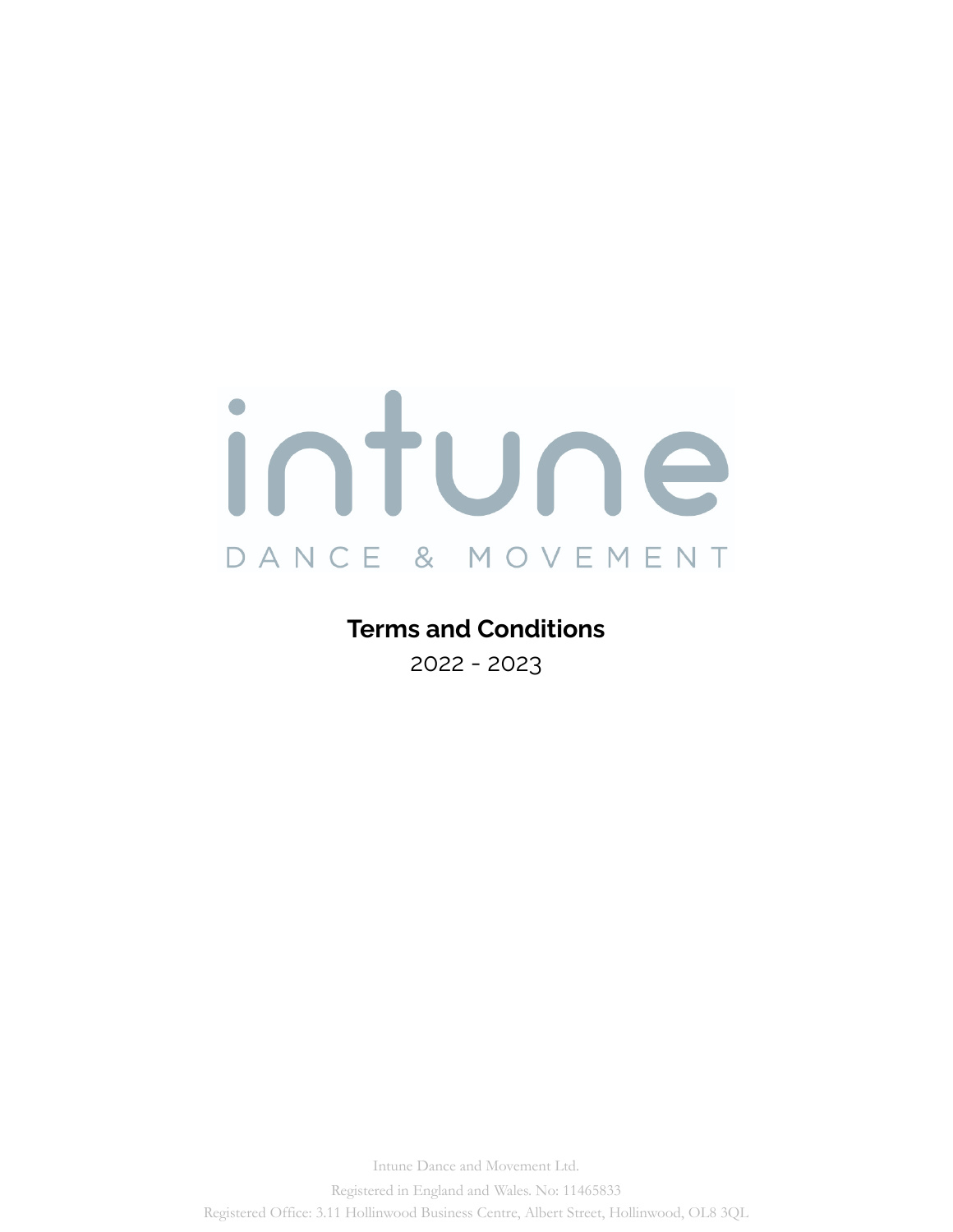This section sets out the Terms and Conditions by which Intune Dance and Movement Ltd agrees to provide products and services. By participating in our classes, you are agreeing to these Terms and Conditions. It is your responsibility to familiarise yourself with them before you or your child participates in an activity with us.

We reserve the right to modify, cancel or amend to these Terms and Conditions and upon doing so shall provide you with notification that there has been a change. The current Terms and Conditions always appear on our website. On purchase of any product or service, the most recent Terms and Conditions shall apply.

# **Classes for Children**

TRIAL LESSONS

- Intune Dance and Movement Ltd offers a two week trial at a discounted rate, providing there is availability in the class.
- Full payment must be received before the trial.
- Parents and guardians must provide correct and up to date contact information and health details as requested.
- If a child is unable to take part in the trial, further free trial lessons may be arranged at our discretion.

# FEES AND PAYMENT

- After the trial period, and upon agreement that a pupil wishes to continue classes with Intune Dance and Movement Ltd, a direct debit will be set up to collect monthly payments.
- Payment for children's classes is by monthly subscription. Payment is spread over 11 months and is paid by direct debit on the 1st of the month. No payments are taken in the month of August
- Subscriptions can be cancelled at any time by contacting us at [info@](mailto:info@thedancebarn.co.uk)intunedance.co.uk or via your bank.
- If a pupil enrols after the start of the month a pro-rata charge will apply for the first month.
- Refunds will not able to be issued if notice is given part way through the month.
- Payments cannot be made by any other means unless agreed with the Principal.
- We reserve the right to suspend participation in lessons until any overdue or failed payments have been received.

## **REFUNDS**

- Refunds may be issued in the event of cancelled classes or long term absence through injury or illness.
- Refunds cannot be issued for absences (including self isolation) holidays, school trips, school exams or short term sickness or injury. Instead the pupil may be offered the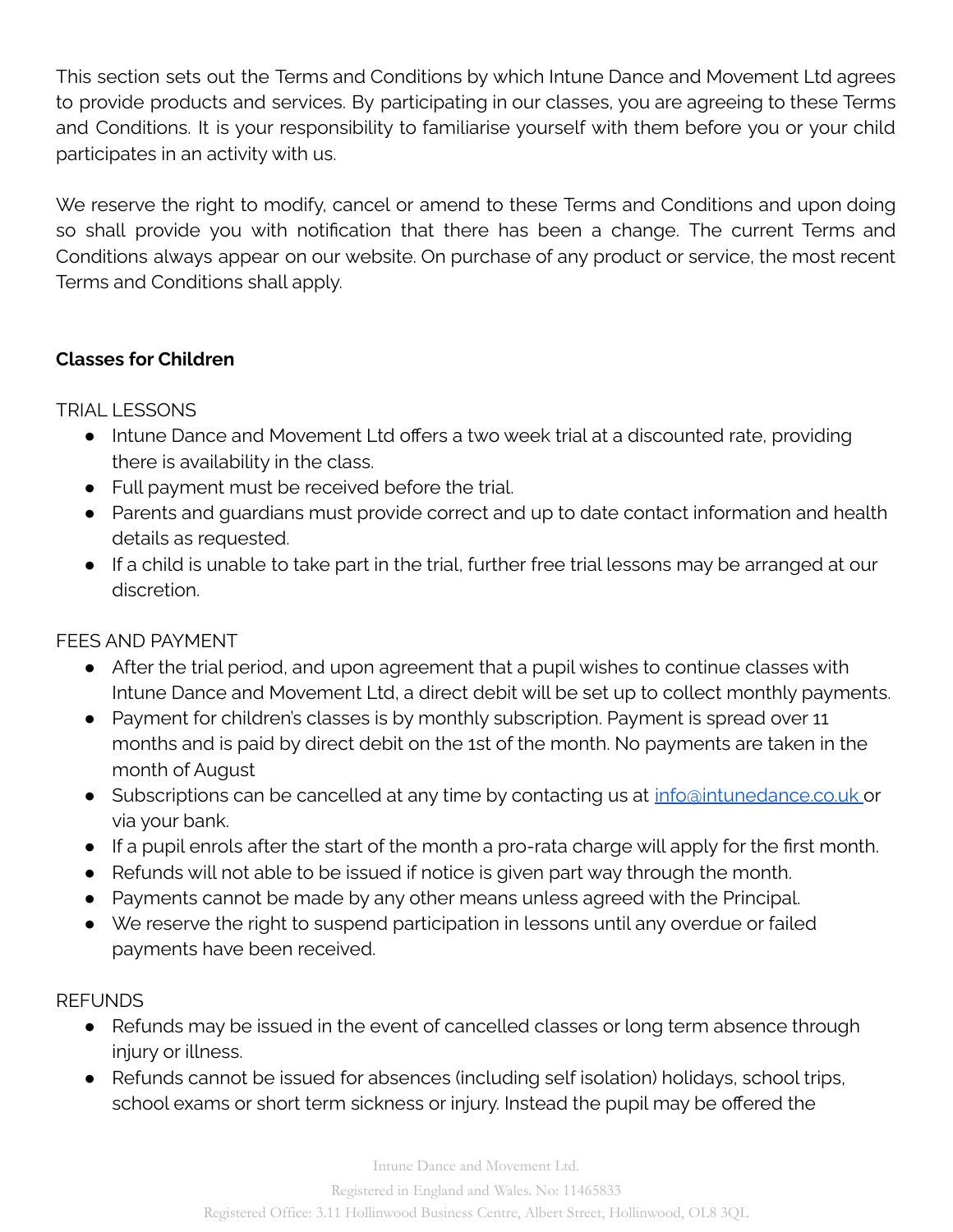opportunity to attend another class to make up for the missed lesson or to access online recorded content.

# CANCELLATION OF CLASSES

- Occasionally it is necessary to cancel, change the venue of a class, or postpone to a later date. Where this occurs Intune Dance and Movement Ltd will notify parents and guardians by email, text, phone, website and social media.
- We reserve the right to cancel any classes anytime up to and including the date the class starts. Should this occur we will endeavour to give you as much notice as possible and the lesson either rescheduled or the cost of the lesson refunded.
- Refunds will not be issued in the event of classes being cancelled due to inclement weather or national lockdown restrictions. Where possible lessons will run online instead.

#### ONLINE CLASSES/WORKSHOPS

- Before taking part in in an online class/workshop with us all parents and guardians of pupils must ensure:
	- There is a minimum of 2mSq of floor space and a minimum 2 metre clearance from floor to ceiling per pupil in the room upon which they are undertaking the class/workshop.
	- There is no glass, china or other breakable material that may lead to injury in the room in which they are undertaking the class/workshop for the duration of the dance/exercise.
	- If they are unable to follow the teacher's instructions they should cease the class/workshop immediately until it is possible to ask the teacher for further guidance.
	- Any pupil aged under 16 year of age must have an appropriate adult (parent/carer aged 18+) present in the room at the same time.
	- There is no more than a maximum of two participants undertaking the class/workshop in the room at any one time (or two participants plus one supervising adult)
- Refunds cannot not be issued for technical difficulties experienced outside of our control.

## HEALTH AND INJURY

- Pupils participate in lessons at their own risk and parents and guardians are obliged to inform Intune Dance and Movement Ltd of any existing injuries or medical conditions. Intune Dance and Movement Ltd must be notified immediately of any changes by the parents or guardians of the pupil.
- Pupils must wear suitable footwear and clothing at all times, including Intune Dance and Movement Ltd uniform where applicable.
- If a pupil is unwell or has an accident requiring emergency treatment, first aid treatment will be administered by the nominated first aider at Intune Dance and Movement Ltd. The emergency contacts will be contacted via the contact details provided by the participant. Contact numbers must always be contactable whilst the pupil is attending the activity.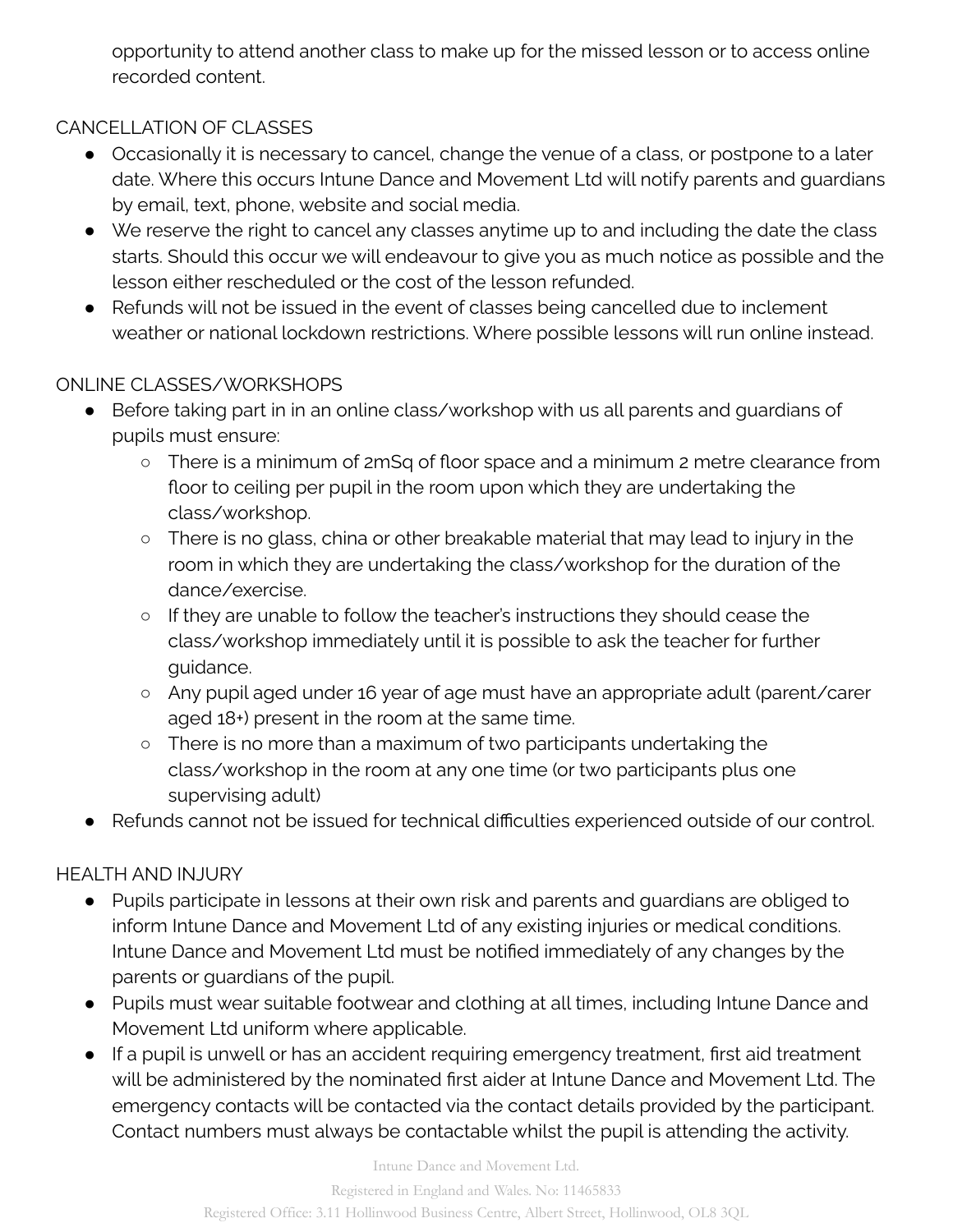- The administering of any complex medications (eg epipens) must be discussed between the and the pupil's parent or guardian and the Principal.
- Parents and guardians are responsible for ensuring that the emergency contact details on Intune Dance and Movement Ltd records are up to date at all times.

#### SCHOOL RULES

- **Intune Dance and Movement Ltd rules are available on our [website.](https://intunedance.co.uk/policies/)**
- Failure to observe these rules may result in pupils being asked to withdraw from lessons with Intune Dance and Movement Ltd.
- No refund will be given if the school rules have been broken.

## PERSONAL PROPERTY

- Pupils are obliged to take care of their own belongings.
- Intune Dance and Movement Ltd cannot accept liability for lost or damaged belongings.

## PERMISSIONS (PHYSICAL CONTACT AND PHOTOGRAPHY)

- Physical contact may be necessary by members of the teaching faculty to assist a pupil's dance development. If you have any concerns regarding this matter please contact us.
- Photographs and video footage of participants taken by staff members of Intune Dance and Movement Ltd may be used on our website and social media platforms for publicity purposes. Permission for images to be used will be requested before a pupil enrols in classes.

#### USE OF PERSONAL DATA

- Intune Dance and Movement Ltd holds information about our customers to enable us to carry out our business as an educational organisation. Further information can be found in our Privacy and Data Protection Policy
- Intune Dance and Movement Ltd will not disclose personal information to third parties unless required to do so for duties such as examinations entries or to support NHS test and trace. Parents and guardians will be conducted where such a scenario occurs.

## **Classes for Adults**

#### FEES AND PAYMENT

- Payment for our adult classes and class is required before participating in the class.
- All payments must be made online unless discussed with the Principal.

#### **REFUNDS**

● A refund or transfer of booking to a different date will be made if 24 hours notice of non attendance is given.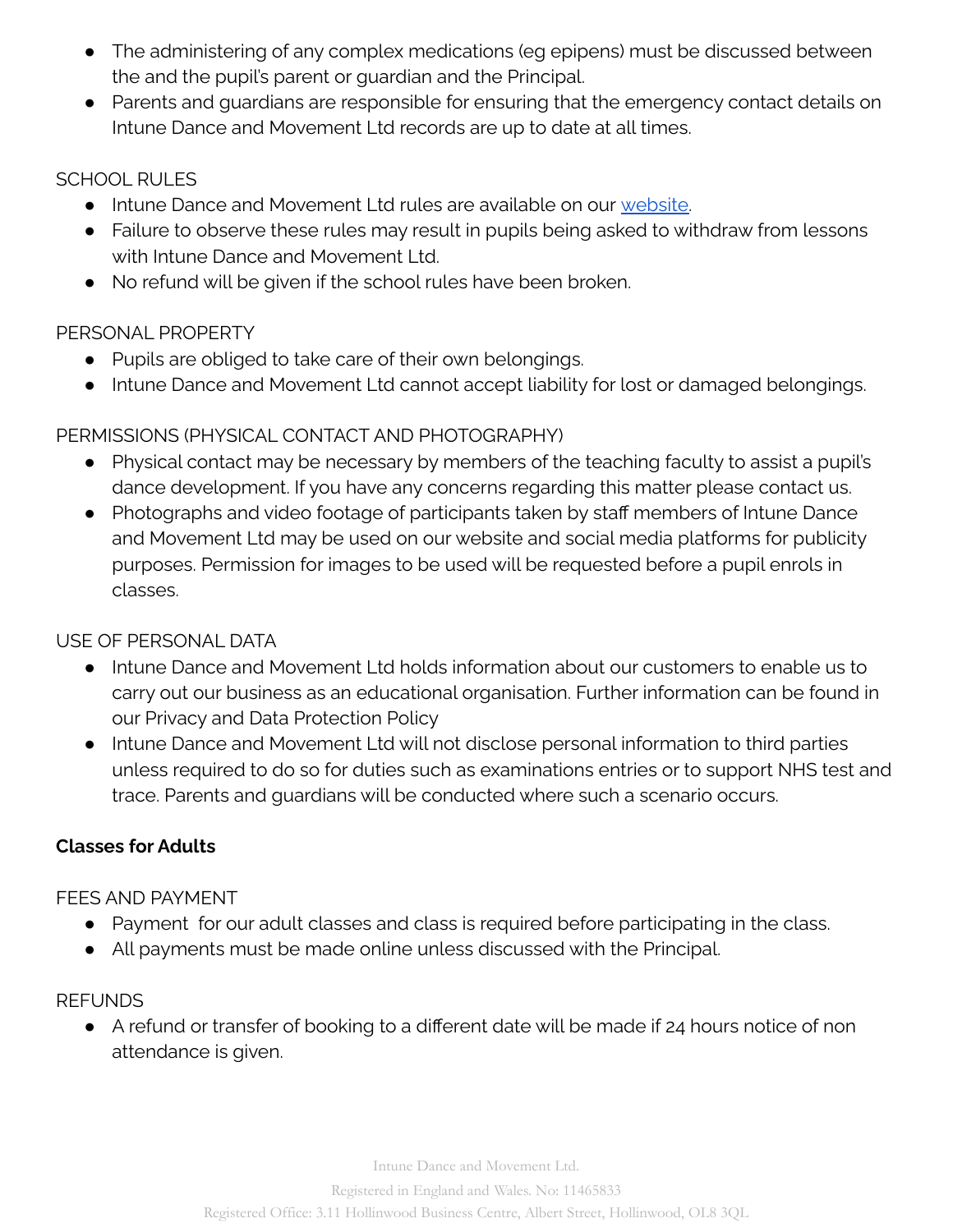# CANCELLATION OF CLASSES

- Occasionally it is necessary to cancel, change the venue of a class, or postpone it to a later date. Where this occurs Intune Dance and Movement Ltd will notify participants by email, text, phone, website and social media.
- We reserve the right to cancel any classes anytime up to and including the date the class starts. Should this occur we will endeavour to give as much notice as possible and a refund will be issued or the booking will be transferred to another agreed date.

# ONLINE CLASSES/WORKSHOPS

- Before taking part in in an online class/workshop with us all participants must ensure:
	- There is a minimum of 2mSq of floor space and a minimum 2 metre clearance from floor to ceiling per participant in the room upon which they are undertaking the class/workshop.
	- There is no glass, china or other breakable material that may lead to injury in the room in which they are undertaking the class/workshop for the duration of the dance/exercise.
	- If they are unable to follow the teacher's instructions they should cease the class/workshop immediately until it is possible to ask the instructor for further guidance.
	- There is no more than a maximum of two participants undertaking the class/workshop in the room at any one time (or two participants plus one supervising adult)
- Refunds cannot not be issued for technical difficulties experienced by participants outside of our control.

# HEALTH AND INJURY

- Participants participate in lessons at their own risk and are obliged to inform Intune Dance and Movement Ltd of any existing injuries or medical conditions prior to commencing the class. Intune Dance and Movement Ltd must be notified immediately of any changes.
- Participants must wear suitable footwear and clothing at all times.
- If a participant is unwell or has an accident requiring emergency treatment, first aid treatment will be administered by the nominated first aider at Intune Dance and Movement Ltd. The emergency contacts will be contacted via the contact details provided by the participant. Contact numbers must always be contactable whilst the participant is attending the activity.
- The administering of any medication must be discussed between participant and the Principal. All agreements will be recorded in writing and signed by both parties.
- Participants are responsible for ensuring that the emergency contact details on Intune Dance and Movement Ltd records are up to date at all times.